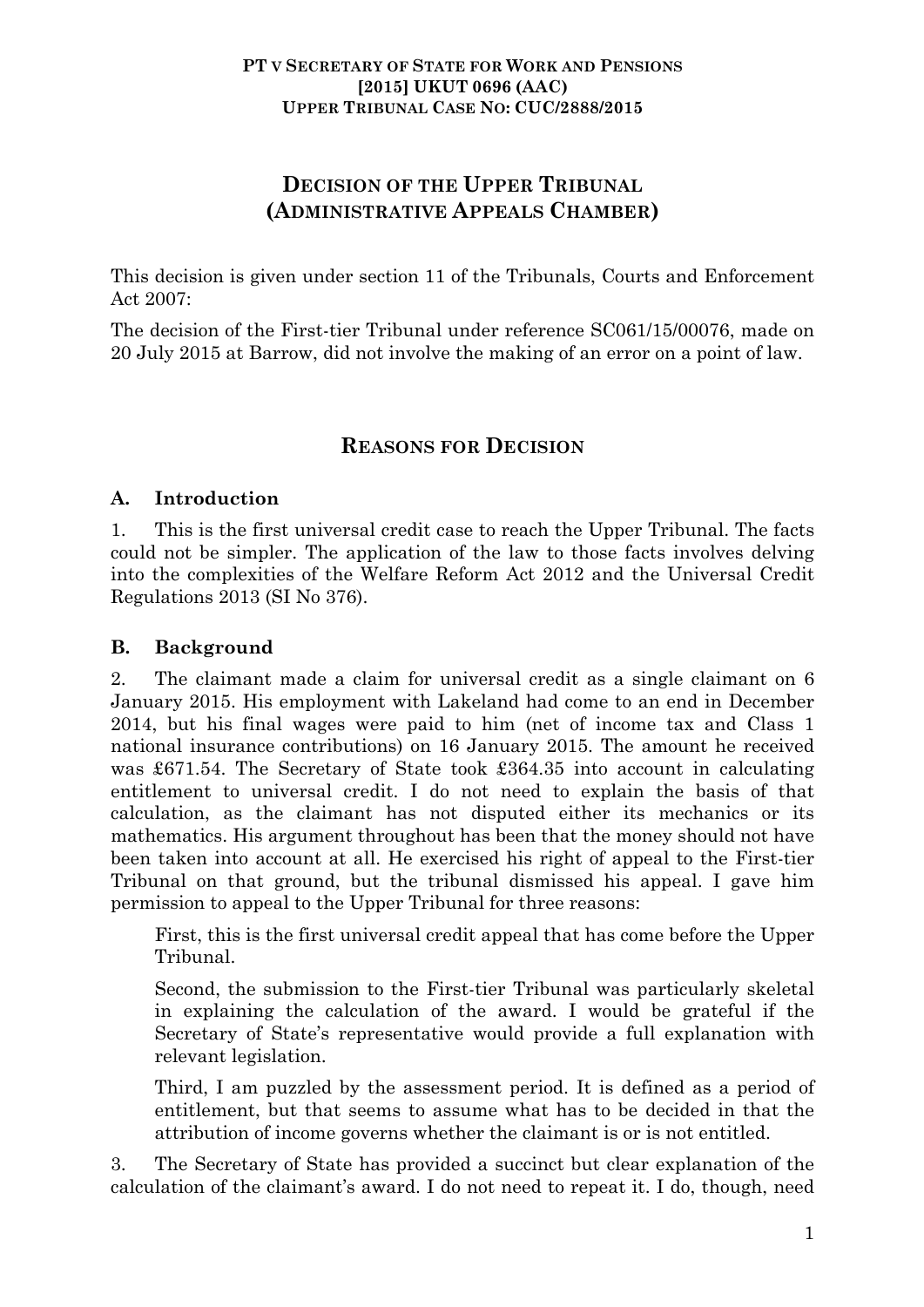#### **PT V SECRETARY OF STATE FOR WORK AND PENSIONS [2015] UKUT 0696 (AAC) UPPER TRIBUNAL CASE NO: CUC/2888/2015**

to deal with the claimant's argument that his final payment from Lakeland should not have been taken into account at all. My concern about the assessment period arises as part of that. In order to deal with the claimant's argument and my concern, I must first set out the legislation.

# **C. The legislation**

### *The Welfare Reform Act 2012*

4. Section 3 of this Act provides that a single claimant is only entitled to universal credit if both the basic conditions and the financial conditions are met. Section 5 deals with the financial conditions:

### **5 Financial conditions**

(1) For the purposes of section 3, the financial conditions for a single claimant are-

…

(b) the claimant's income is such that, if the claimant were entitled to universal credit, the amount payable would not be less than any prescribed minimum.

Section 8 then deals with the calculation of awards. The basic structure of the calculation is that there is a maximum amount from which specified amounts are to be deducted. One deduction is for earned income:

- (3) The amounts to be deducted are-
- (a) an amount in respect of earned income calculated in the prescribed manner …

## *The Universal Credit Regulations 2013*

5. Chapter 2 of these Regulations deals with earned income.

## **51 Introduction**

This Chapter provides for the calculation or estimation of a person's earned income for the purposes of section 8 of the Act (calculation of awards).

#### **52 Meaning of 'earned income'**

'Earned income' means-

- (a) the remuneration or profits derived from-
	- (i) employment under a contract of service or in an office, including elective office,
	- (ii) a trade, profession or vocation, or
	- (iii) any other paid work.
- (b) any income treated as earned income in accordance with this Chapter.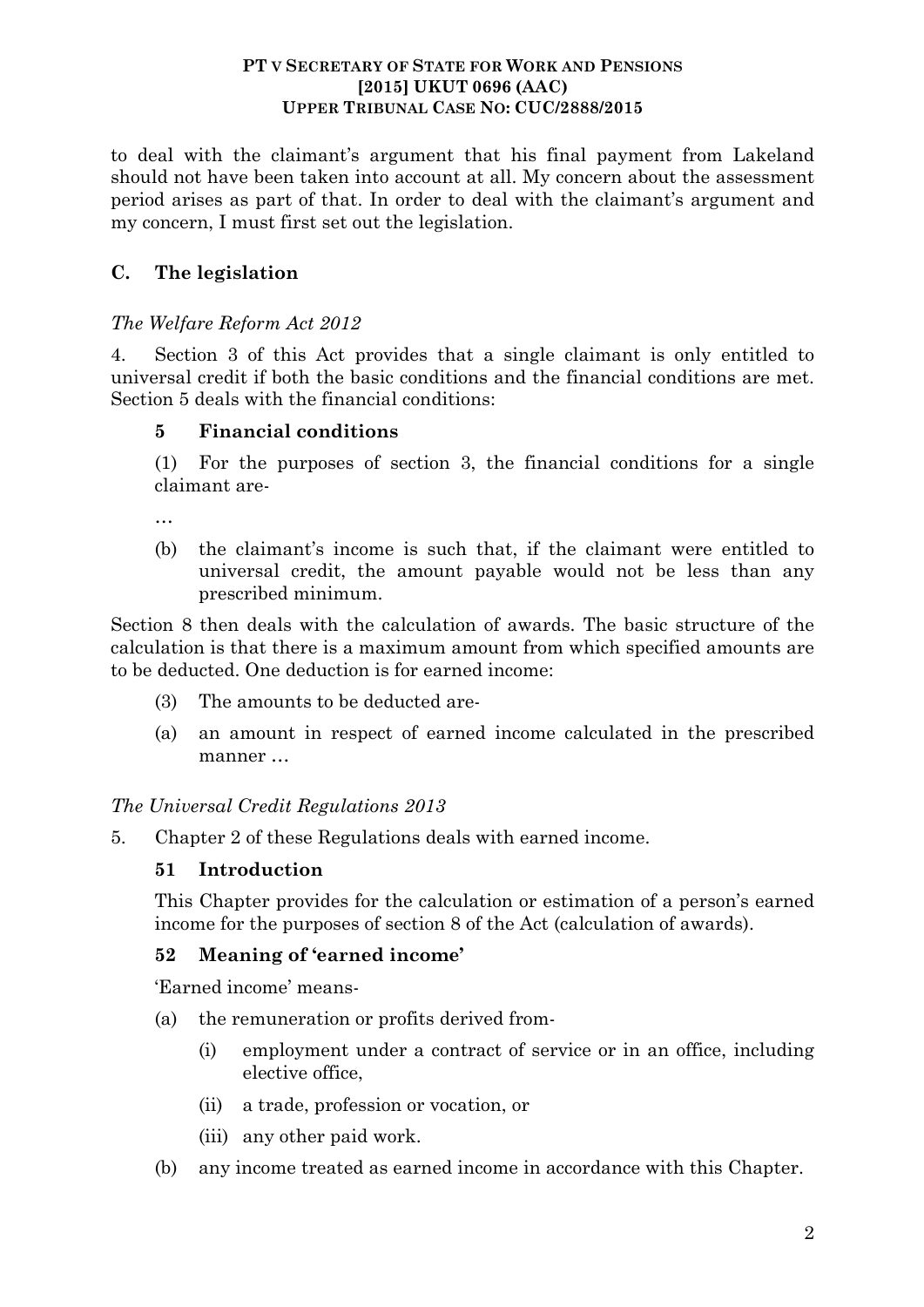### **54 Calculation of earned income – general principles**

(1) The calculation of a person's earned income in respect of an assessment period is, unless otherwise provided in this Chapter, to be based on the actual amounts received in that period.

…

## **55 Employed earnings**

(1) This regulation applies for the purpose of calculating earned income from employment under a contract of service or in an office, including elective office ('employed earnings').

(2) Employed earnings comprise any amounts that are general earnings, as defined in section 7(3) of ITEPA …

Section 55(3) then provides for deductions to be made, including:

(b) any amounts paid by the person in that period in respect of the employment by way of income tax or primary Class 1 contributions …

6. In order to understand and apply those provisions, it is necessary to take account of two definitions: assessment period (used in regulation 54(1)) and ITEPA (used in regulation 55(2)). Regulation 2 defines what is meant by ITEPA:

### **2 Interpretation**

In these Regulations-

…

'ITEPA' means the Income Tax (Earnings and Pensions) Act 2003; …

Regulation 21 defines what is meant by assessment periods:

#### **21 Assessment periods**

(1) An assessment period is, subject to paragraph (5), a period of one month beginning with the first date of entitlement and each subsequent period of one month during which entitlement subsists.

#### *The Income Tax (Earnings and Pensions) Act 2003*

7. It is also necessary to take account of what general earnings means. Section 7 of this Act provides:

## **7 Meaning of 'employment income', 'general earnings' and 'specific employment income'**

(1) This section gives the meaning for the purposes of the Tax Acts of 'employment income', 'general earnings' and 'specific employment income'.

…

- (3) 'General earnings' means-
- (a) earnings within Chapter 1 of Part 3 …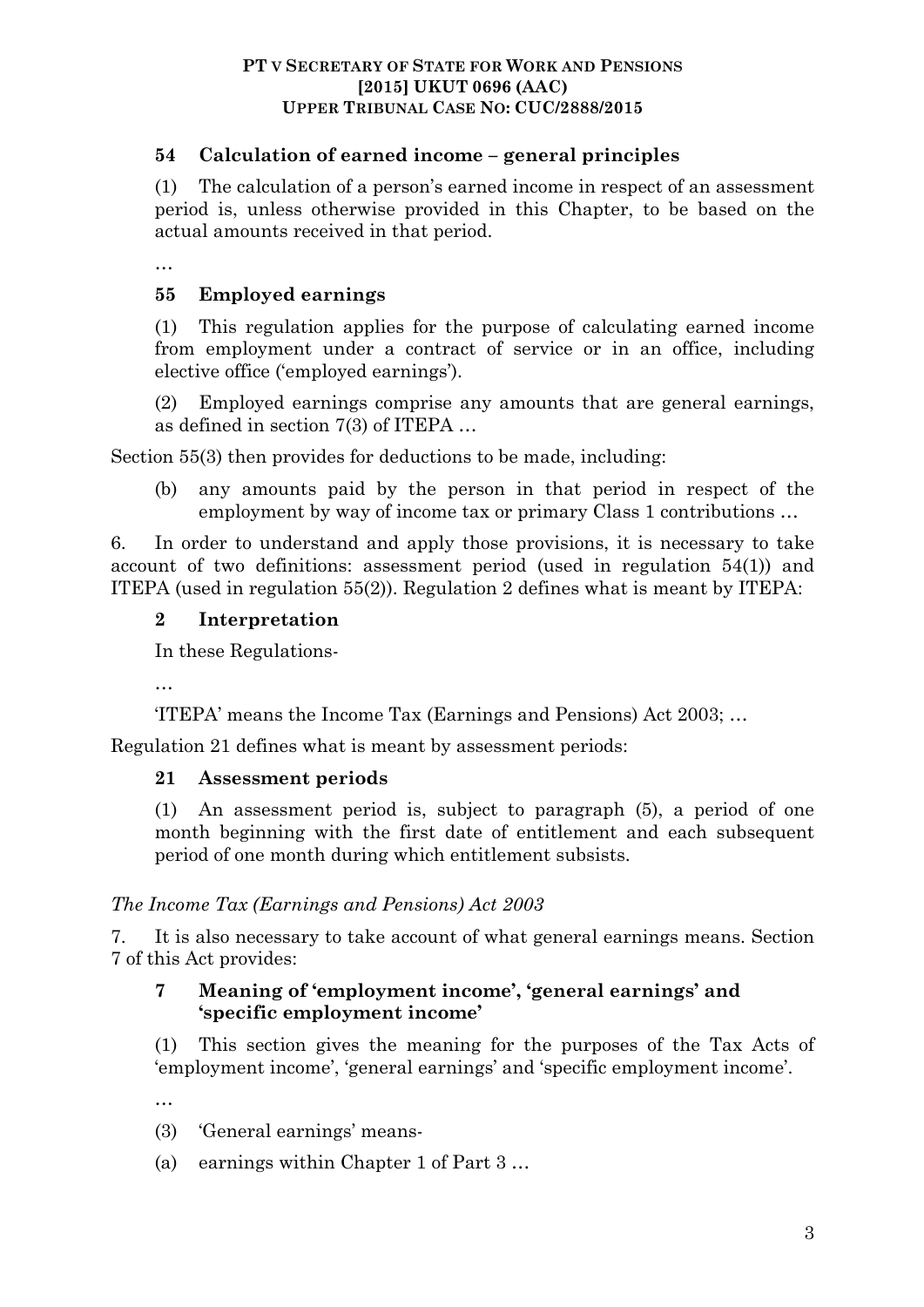#### **PT V SECRETARY OF STATE FOR WORK AND PENSIONS [2015] UKUT 0696 (AAC) UPPER TRIBUNAL CASE NO: CUC/2888/2015**

Chapter 1 of Part 3 contains only one section: section 62. It is sufficient to quote the first two subsections:

## **62 Earnings**

(1) This section explains what is meant by 'earnings' in the employment income Parts.

- (2) In those Parts 'earnings', in relation to an employment, means—
- (a) any salary, wages or fee,
- (b) any gratuity or other profit or incidental benefit of any kind obtained by the employee if it is money or money's worth, or
- (c) anything else that constitutes an emolument of the employment.

# **D. How the legislation applies**

8. The claimant has referred to the terms of the questions he was asked when he made his claim, analysing what was meant by 'take home pay'. That is not the way that the decision-maker or the First-tier Tribunal decided his case. It is important to distinguish between evidence-gathering and decision-making. It is first necessary to obtain the information needed to decide a claim and that may mean putting questions in simpler terms than those used by the legislation. Once the information has been gathered, however, it is the legislation that has to be applied to determine if a claimant is entitled to an award. At that stage, it is essential to use the language of the decision-making stage rather than the language of the evidence-gathering stage.

9. The first question is whether the money paid to the claimant was earned income. It was remuneration derived from the employment with Lakeland (regulation 52(a)(i)). The claimant has not disputed this. It was paid as a result of his employment and in return for the work he did in the course of that employment.

10. The second question is whether this was earned income in the assessment period. This is where my concern comes in. How can there be an assessment period before a decision has been made that the claimant is or will be entitled to universal credit? The answer, as the Secretary of State's representative has explained, lies in section 5(1)(b) of the 2012 Act. The assessment period is fixed by reference to the first date of entitlement (regulation 21(1)). Until the decision is made whether or not the claimant is entitled to a universal credit at all, section 5(1)(b) provides for income to be calculated on the assumption that an award will be made. This allows an assessment period to be fixed, albeit a provisional one.

11. The third question is whether the money in question was received during the assessment period. Despite the claimant's attempts to argue otherwise, it clearly was. It was money received in that period, even if it was earned earlier. As such, it was part of the claimant's earned income (regulation 54(1)). It does not matter that the employment from which it was derived had ceased to exist by the time of payment. The contract of employment remained in force, although the